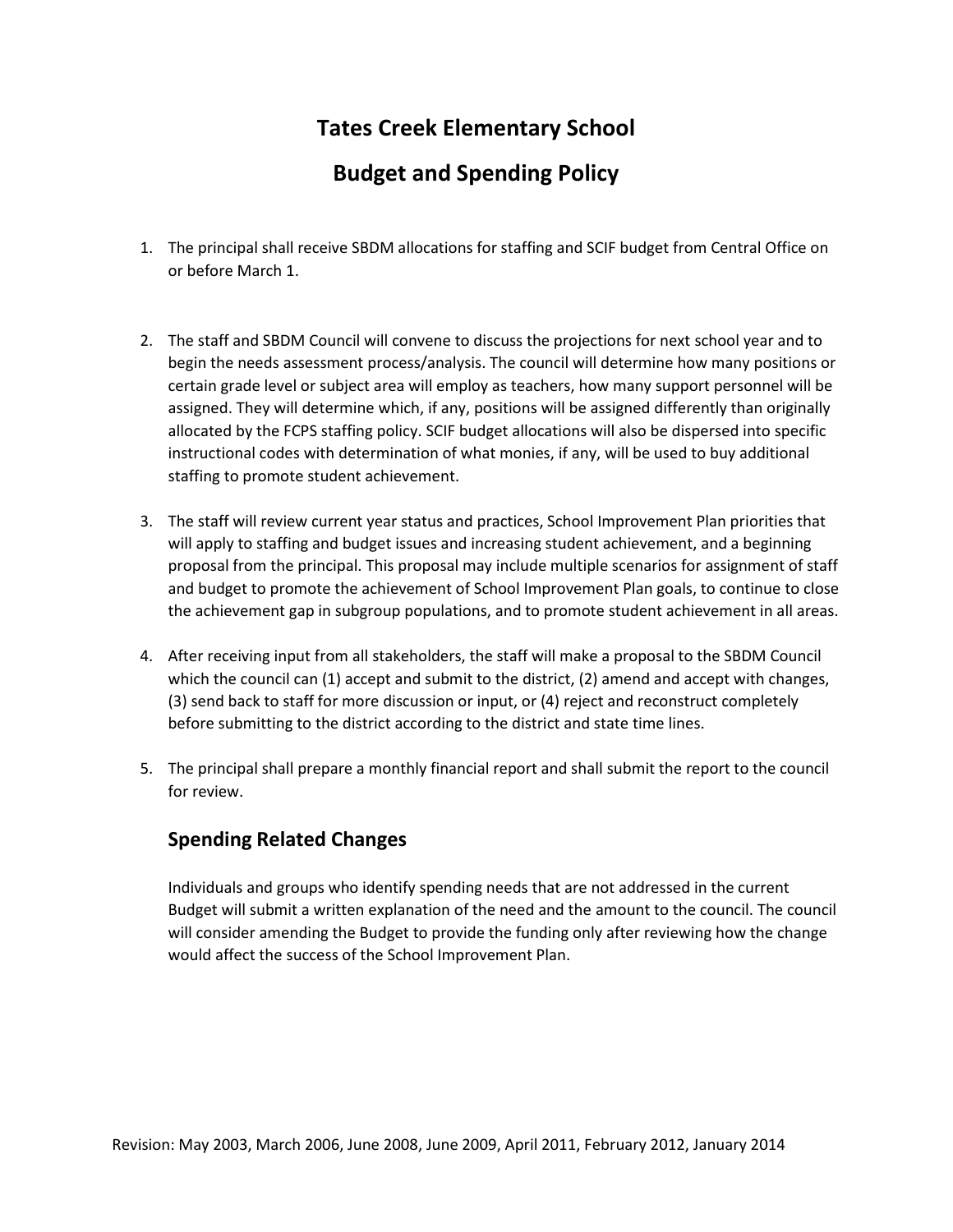## **Funding Related Changes**

The Principal or (principal's designee) will inform the council of:

- 1. Any change in the Council's allocations received on March 1.
- 2. Any section 7 funds to be allocated based on Council requests and Board action.
- 3. Any allocation of section 7 funds to the school based on ADA.
- 4. Any change in the school's professional development allocation.
- 5. Any decision regarding categorical funding for the school.
- 6. Any change in actual or expected activity fund resources.

The council will consider amending the budget to respond to funding changes only after reviewing how the change would affect the success of our School Improvement Plan.

### **Selection of Items/Instructional Materials For Purchase**

Beginning on July 1, teachers may select items/instructional materials for purchase based on annual Council designation of classroom budgets.

The principal (or principal's designee) will check that each order fits the funds available, any other criteria established by the Council, and any requirements of existing bid lists. If those requirements are met, the principal or (principal's designee) will take all steps needed to purchase the items listed including transfer of funds to the appropriate categorical code(s), and no further Council approval will be needed.

### **Recording Keeping and Monitoring**

Each month, the principal (or principal's designee) will ensure that all spending records required by the state and districts are maintained. The principal may transfer funds among SCIF accounts during a fiscal year. However, the budget must balance at all times. Each month, the principal shall provide monthly budget report for the Council, which shall include, but not be limited to: expenditures, future/expected expenditures, current balance, and any budgetary changes for their review/approval.

### **Professional Development Activities**

The SBDM Council shall adopt a School Improvement Plan (SIP) for each two-year planning cycle based on the full range of assessment data, school data, and stakeholder participation required by the Kentucky SIP process. The components of that plan shall include: professional development plan for the upcoming school year and budget.

Any PD funds not needed to implement the SIP shall be used with approval by the principal or the Council, as recommended by the PD committee. In order for the state funds to be used, all approvals must be obtained before the professional development activities take place according to timelines established by the Board of Education.